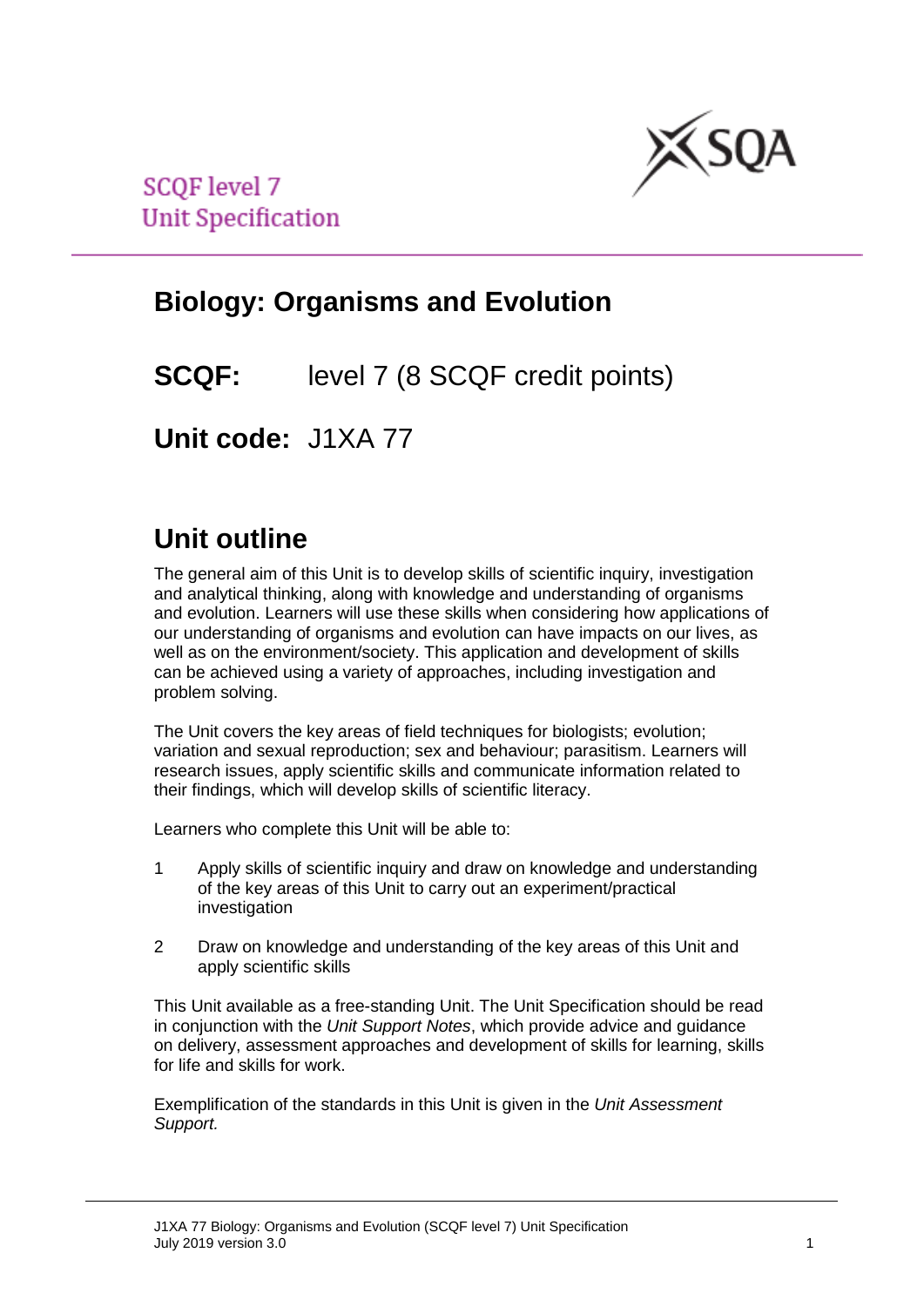## **Recommended entry**

Entry to this Unit is at the discretion of the centre. However, learners would normally be expected to have attained the skills, knowledge and understanding required by one or more of the following or equivalent qualifications and/or experience:

♦ Higher Biology or Higher Human Biology Course or relevant Units

## **Equality and inclusion**

This Unit Specification has been designed to ensure that there are no unnecessary barriers to learning or assessment. The individual needs of learners should be taken into account when planning learning experiences, selecting assessment methods or considering alternative evidence. For further information, please refer to the *Unit Support Notes.*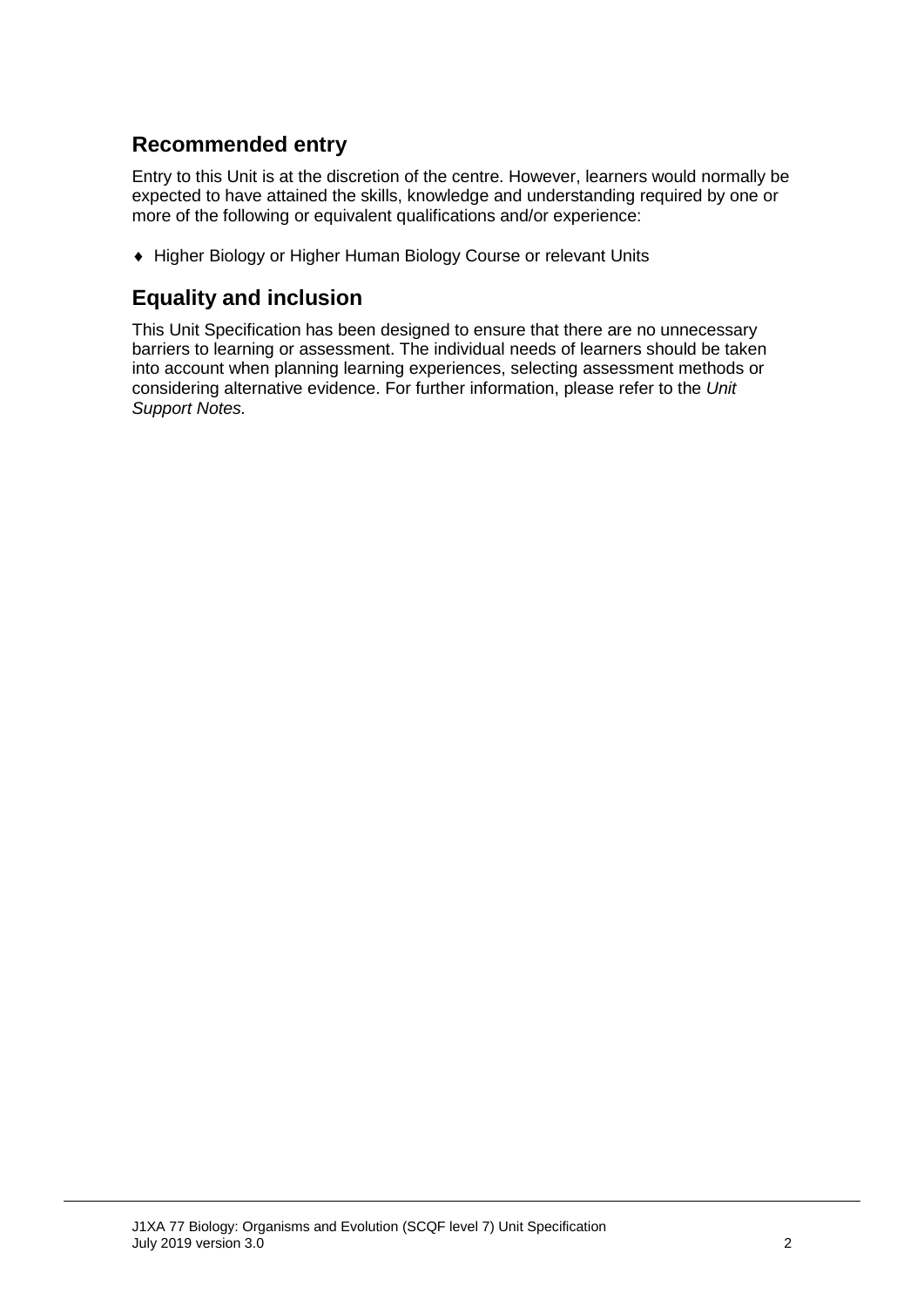# **Standards**

## **Outcomes and Assessment Standards**

### **Outcome 1**

The learner will:

- **1 Apply skills of scientific inquiry and draw on knowledge and understanding of the key areas of this Unit to carry out an experiment/practical investigation by:**
- 1.1 Planning/designing an experiment/practical investigation
- 1.2 Following procedures safely
- 1.3 Making and recording observations/measurements correctly
- 1.4 Analysing and presenting the results in an appropriate format
- 1.5 Drawing valid conclusions and giving explanations supported by evidence
- 1.6 Evaluating experimental procedures with justification

## **Outcome 2**

The learner will:

- **2 Draw on knowledge and understanding of the key areas of this Unit and apply scientific skills by:**
- 2.1 Making accurate statements and giving clear descriptions/explanations
- 2.2 Solving problems

## **Evidence Requirements for the Unit**

Assessors should use their professional judgement, subject knowledge and experience, and understanding of their learners, to determine the most appropriate ways to generate evidence and the conditions and contexts in which they are used.

Evidence can be drawn from a variety of sources and presented in a variety of formats. Evidence may be presented for individual Outcomes or gathered for the Unit as a whole by combining assessment holistically in a single activity. If the latter approach is used, it must be clear how the evidence covers each Outcome.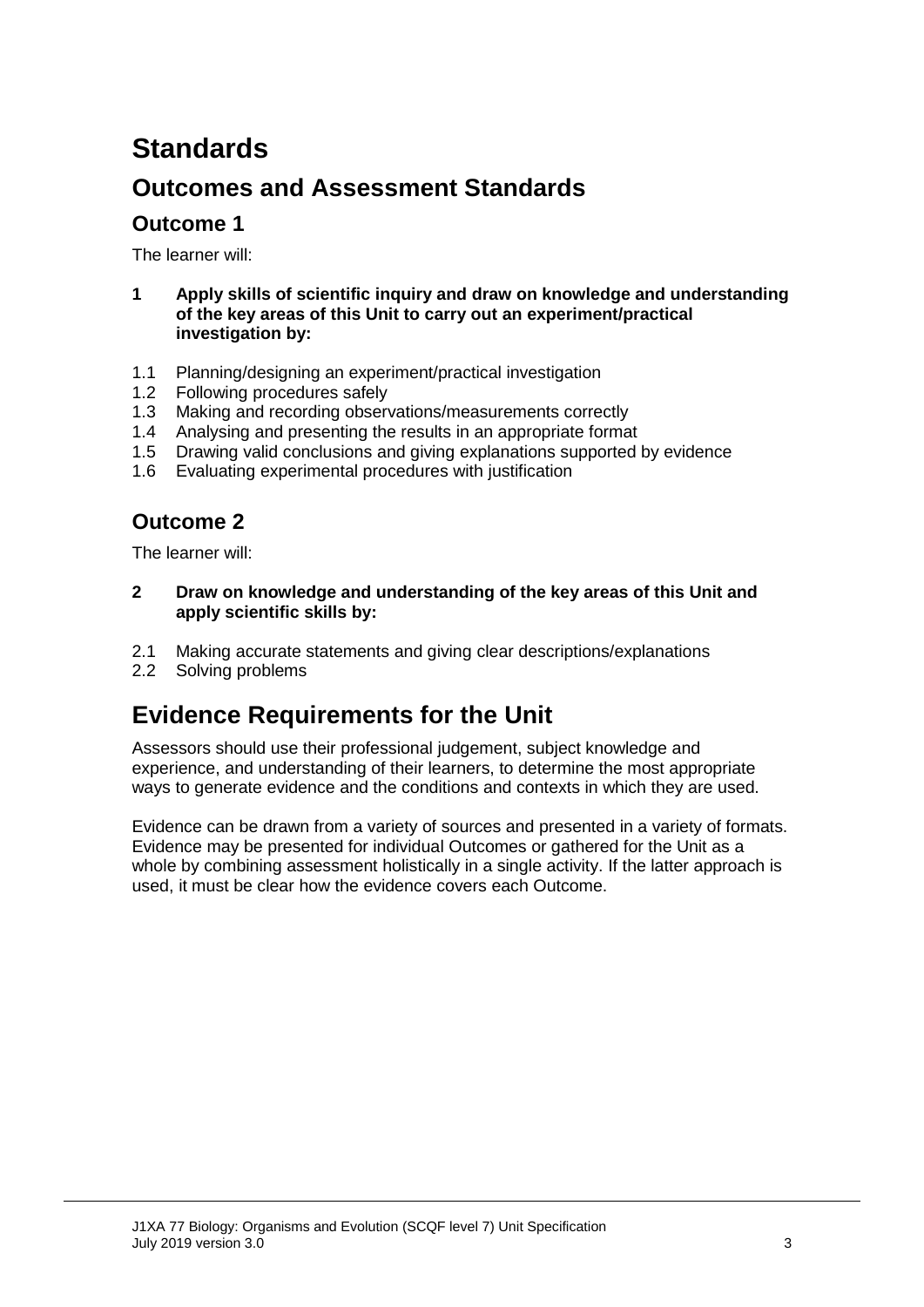## **Assessment standards thresholds**

## **Outcome 1**

Candidates are not required to show full mastery of the assessment standards to achieve outcome 1. Instead, five out of the six assessment standards for outcome 1 must be met to achieve a pass. Candidates must be given the opportunity to meet all assessment standards. The threshold has been put in place to reduce the volume of re-assessment where that is required.

#### **Transfer of evidence**

The achievement of outcome 1 in this unit is transferrable to unit J1X9 77, however **cannot** be used as evidence of the achievement of outcome 1 in the Investigative Biology Unit, J1XB 77, of this course.

#### **Re-assessment**

Candidates can be given the opportunity to re-draft their original outcome 1 report or to carry out a new experiment/practical investigation.

## **Outcome 2**

There is no requirement to pass assessment standard 2.1 (making accurate statements) and assessment standard 2.2 (solving problems) independently. Candidates can be assessed using a single test that contains marks and a cut-off score.

Where a candidate achieves 50% or more of the total marks available in a single unit assessment, they will pass outcome 2 for that unit. Existing unit assessment support packs can be used. Teachers and lecturers can choose to adapt the existing unit assessment support packs using the following guidance, or can replace the questions with suitable alternatives of a similar standard.

Unit assessment support packs 1 and 2 contain questions on all of the key areas (AS 2.1) and questions covering each of the problem solving skills (AS 2.2), and may be adapted for use as a single assessment. The number of marks available for each question should be combined to give the total number of marks available. A cut-off score of 50% should be applied to the unit assessments.

Assessment activity 2 tests 1 and 2 contain questions covering assessment standards 2.1 and 2.2 in a single assessment.

### **Re-assessment**

SQA's guidance on re-assessment is there should only be one or, in exceptional circumstances, two re-assessment opportunities. Re-assessment should be carried out under the same conditions as the original assessment. It is at the teacher or lecturer's discretion how they re-assess their candidates. Candidates may be given a full reassessment opportunity, or be re-assessed on individual key areas and/or problem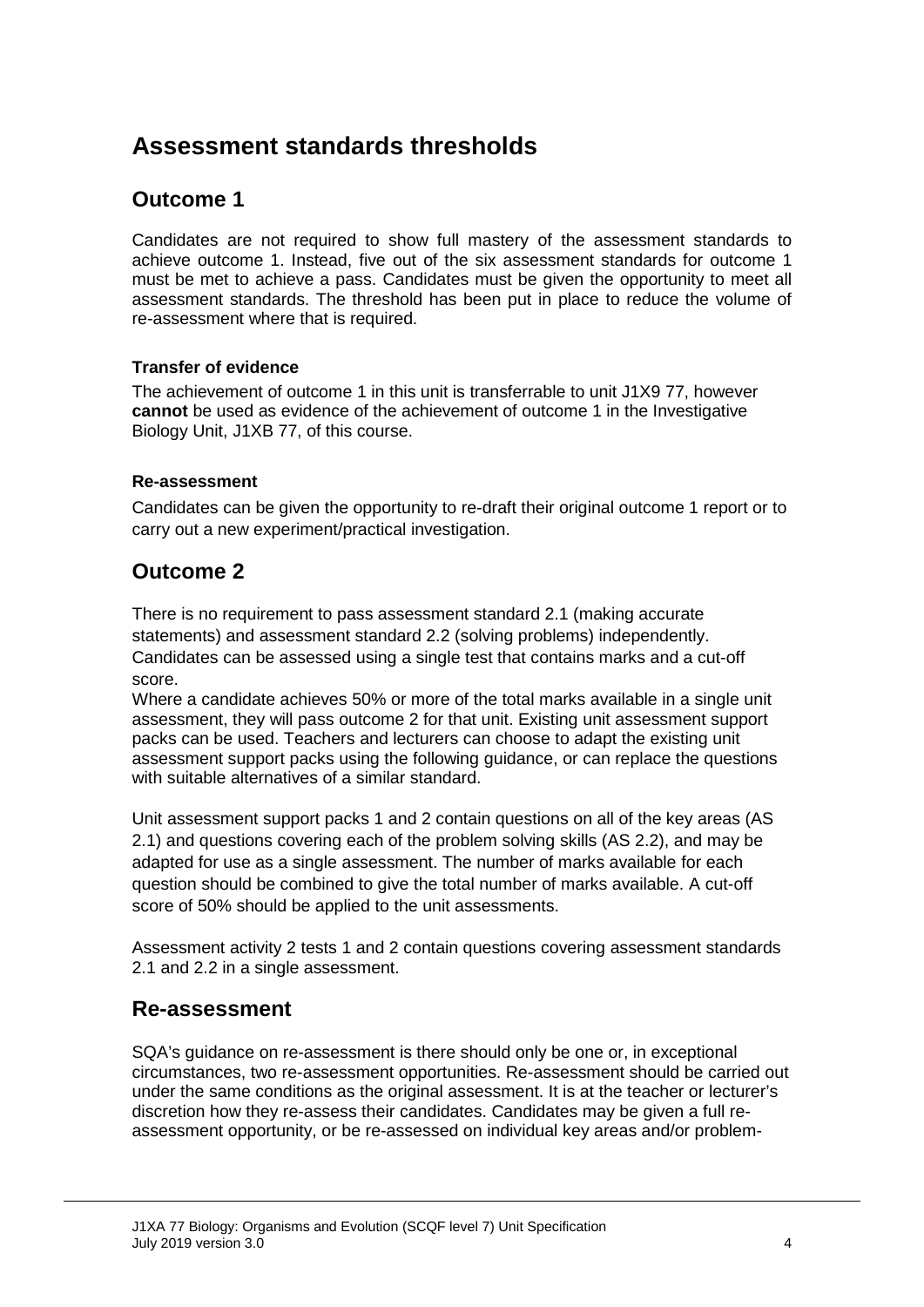solving skills. Candidates must achieve 50% or more in each re-assessment opportunity.

#### **Important notes:**

- 1. Due to similarities in the questions, unit assessment support packs 1 and 2 **cannot** be used to re-assess candidates who have been assessed using the outcome 2, assessment activity 2 tests 1 and 2 (February 2017). Outcome 2, assessment activity 2 tests 1 and 2 **cannot** be used to re-assess candidates who have been assessed using the original unit assessment support pack 1 (unit by unit approach) or unit assessment support pack 2 (combined approach) (September 2015).
- 2. Centres can continue to assess AS 2.1 and 2.2 separately using the existing UASPs. If this option is chosen, 50% or more of the KU statements (AS 2.1) made by candidates must be correct in the unit assessment and at least one correct response for each problem solving skill (AS 2.2) is required to pass outcome 2. However, if a candidate is given more than one opportunity in a unit assessment to provide a response for a problem solving skill, then they must answer 50% or more correctly.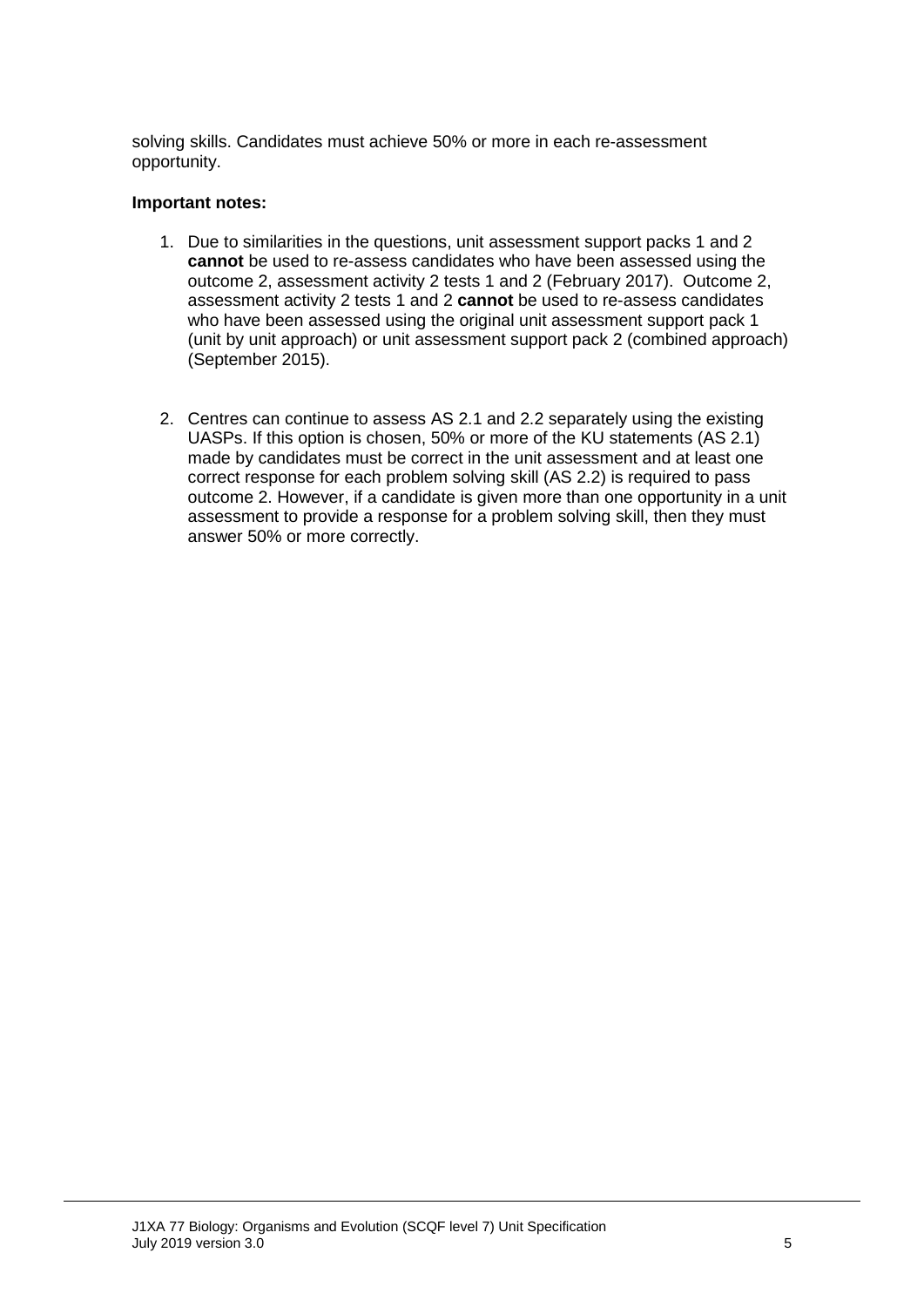# **Development of skills for learning, skills for life and skills for work**

It is expected that learners will develop broad, generic skills through this Unit. The skills that learners will be expected to improve on and develop through the Unit are based on SQA's *Skills Framework: Skills for Learning, Skills for Life and Skills for Work* and drawn from the main skills areas listed below. These must be built into the Unit where there are appropriate opportunities.

#### **1 Literacy**

- 1.1 Reading
- 1.2 Writing

#### **2 Numeracy**

- 2.1 Number processes<br>2.2 Money, time and me
- 2.2 Money, time and measurement<br>2.3 Information handling
- Information handling

#### **5 Thinking skills**

- 5.3 Applying
- 5.4 Analysing and evaluating
- 5.5 Creating

Amplification of these is given in SQA's *Skills Framework: Skills for Learning, Skills for Life and Skills for Work.* The level of these skills should be at the same SCQF level as the Unit and be consistent with the SCQF level descriptor. Further information on building in skills for learning, skills for life and skills for work is given in the *Unit Support Notes.*